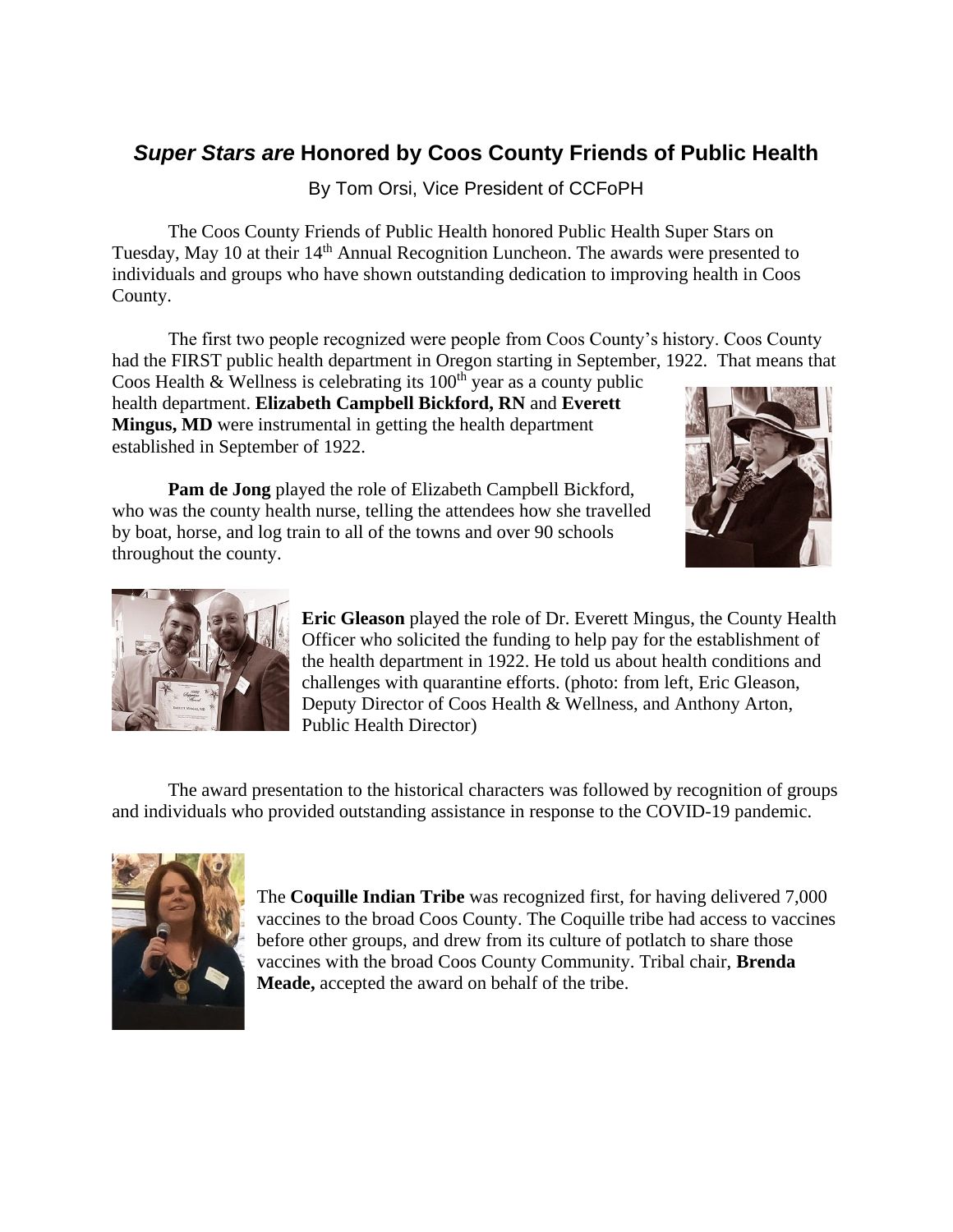**Bay Cities Ambulance** was recognized next, for their role in our COVID response by providing community rapid testing in various locations in Coos County and for handling vaccines in long term care facilities and for seniors at their residences. They also provided an ambulance and responders at the covid vaccine clinics. **Daisy Zimmerman** accepted the award for Bay Cities Ambulance.





The **Coos Bay Fire Department** was recognized for not only providing their fire station as a venue for drive through vaccine clinics, but also for providing assistance with intake and registration. Their facilities provided an ideal setting for these clinics. Fire chief **Mark Anderson** accepted the award.

The next group of awards went to individuals who provided COVID response assistance as volunteers for the Medical Reserve Corps or as employees of Coos Health & Wellness.

**Reneé Menkens and Kat Burgess** are Medical Reserve Corps volunteers who were key to making the drive through vaccine clinics work in multiple Coos County locations, and aboard ship for over 300 foreign sailors. They were recognized for their extensive contributions to Public Health, even beyond the COVID response. (Renee': left in photo)





**Lena Hawtin,** from Coos Health & Wellness, was recognized for her work at the vaccine clinics as well as for her role in managing the COVID vaccine for the county and helping to supervise and assist the COVID investigations and contact tracing. (Lena is in the front row of photo.)

**Becky Fairhurst** (left, back row) and **Kelsey Orr** (right, back row) were recognized for their accomplishments in contact tracing to

slow the spread of the pandemic. They put in long hours in investigating cases and were frequently mentioned by the Oregon Health Authority as some of the best investigators in Oregon. They were also recognized for volunteering at the vaccination clinics.